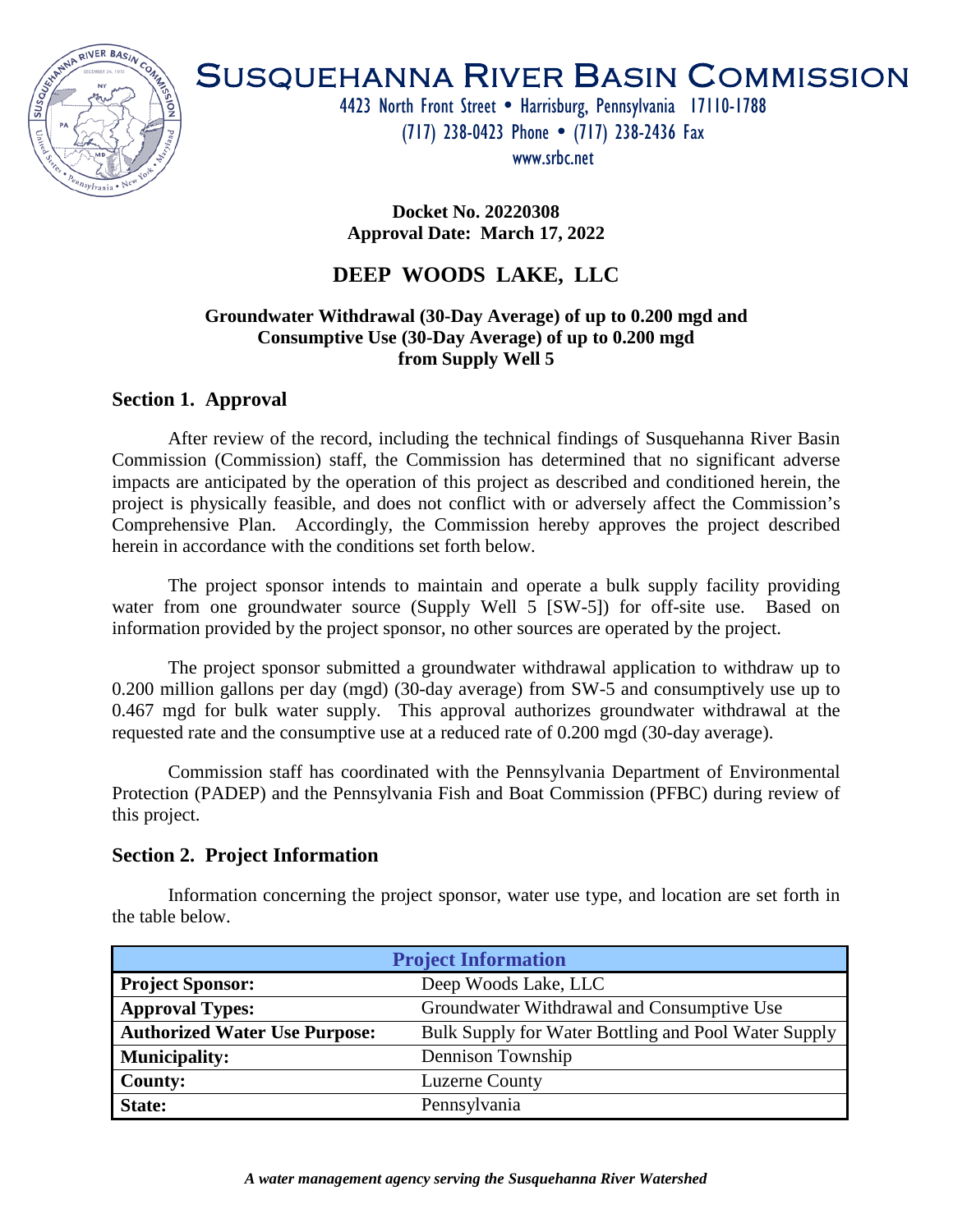# **Section 3. Source Information**

Information concerning the source of water from which the withdrawal will be made is set forth in the table below.

| <b>Source Information</b>                                                                                         |                              |           |  |  |
|-------------------------------------------------------------------------------------------------------------------|------------------------------|-----------|--|--|
| <b>Withdrawal Type:</b>                                                                                           | Groundwater                  |           |  |  |
| <b>Approved Source:</b>                                                                                           | Supply Well 5 (SW-5)         |           |  |  |
| Subbasin:                                                                                                         | Middle Susquehanna           |           |  |  |
| <b>Watershed Boundary Dataset (WBD):</b>                                                                          | 0205010704 (Nescopeck Creek) |           |  |  |
| <b>Withdrawal Location (degrees)*:</b>                                                                            | Lat: $-$                     | Long: $-$ |  |  |
| <b>Special Flow Protection Required:</b>                                                                          | N <sub>0</sub>               |           |  |  |
| * Specific location information concerning discrete water-related project features has been withheld for security |                              |           |  |  |
| reasons.                                                                                                          |                              |           |  |  |

# **Section 4. Aquifer Testing**

The constant-rate aquifer testing required by 18 CFR § 806.12 for groundwater withdrawals was completed with prior Commission approval. A 75.5-hour, constant-rate aquifer test of SW-5 was conducted from November 13 through 16, 2017, pumping at an average rate of 324.5 gallons per minute (gpm).

Aquifer testing demonstrated that pumping SW-5 at the tested rate will cause drawdown in a wetland near SW-5. Considering the reduced long-term withdrawal rate, staff expects that the drawdown in the wetland will not cause significant adverse impacts. However, staff recommended that the project be required to complete verification wetlands monitoring, evaluation, and reporting in accordance with Special Condition 21.

Aquifer testing demonstrated that drawdown as a result of operating SW-5 will not occur in wells for the nearby public water supply. However, the nearby public water supply system has experienced water shortages prior to bringing a third well online and has no other viable backup, other than trucking water to the facility. Therefore, staff recommends that the project sponsor be required to complete data evaluation and reporting to verify that operation of SW-5 does not cause significant adverse impacts to the nearby public water supply wells in accordance with Special Condition 22.

Commission staff determined that the withdrawal from SW-5 at the requested withdrawal rate should not cause permanent loss of aquifer storage, render competing supplies unreliable, or cause adverse impacts to the water resources of the basin, subject to the conditions set forth below.

# **Section 5. Approved Withdrawal Quantities and Limitations**

The withdrawal approved hereunder is subject to the quantitative limits and restrictions set forth in the table below.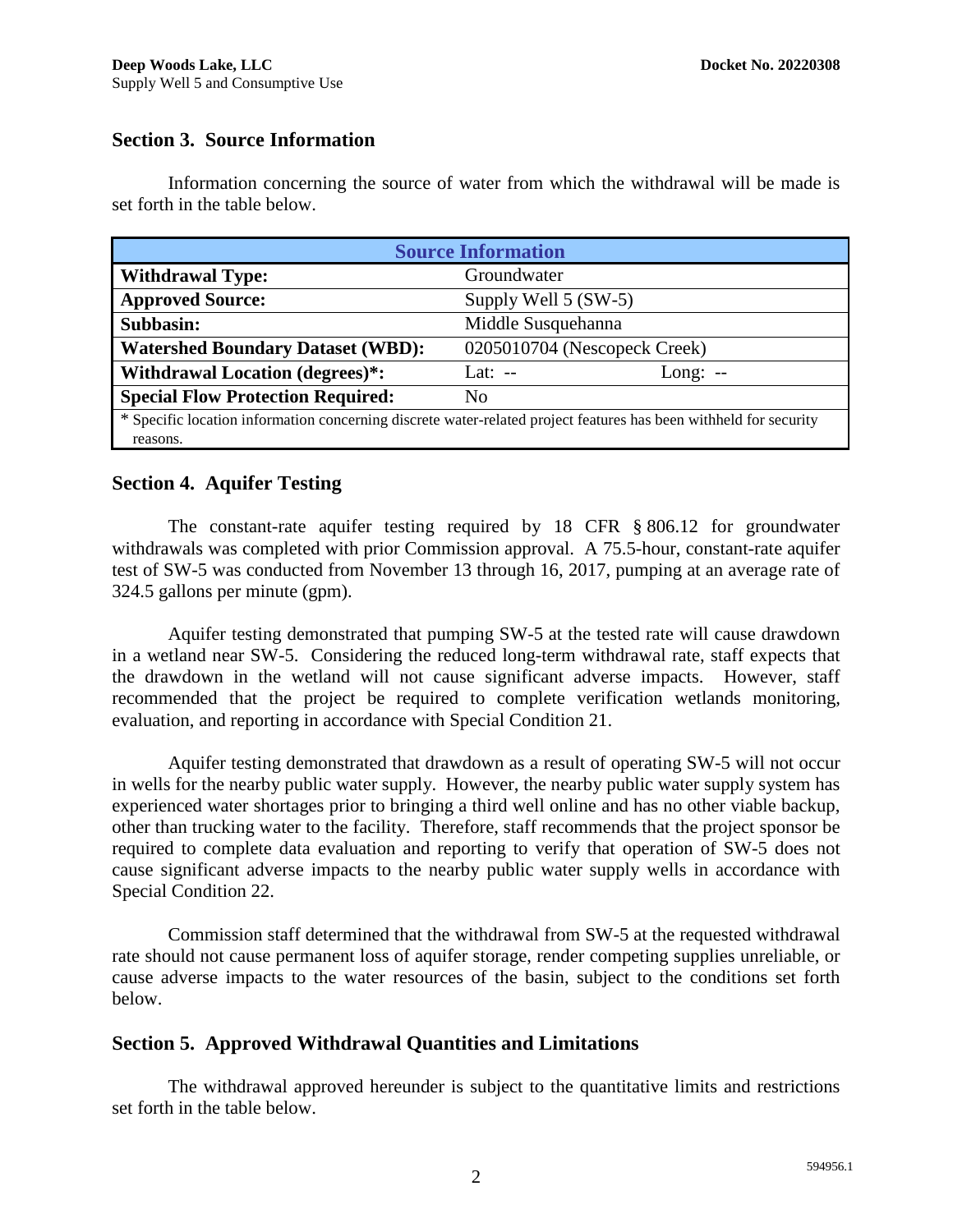| <b>Approved Withdrawal Quantities and Limitations</b> |                     |  |  |
|-------------------------------------------------------|---------------------|--|--|
| <b>30-Day Average Withdrawal (mgd):</b>               | 0.200               |  |  |
| <b>Maximum Instantaneous Withdrawal Rate (gpm):</b>   | 325 (Not to Exceed) |  |  |
| <b>Peak Day Withdrawal (mgd):</b>                     | 0.467               |  |  |

The withdrawal is also subject to all other conditions set forth in this docket approval.

## **Section 6. Approved Consumptive Use Quantities and Limitations**

The consumptive use approved hereunder is subject to the quantitative limits and restrictions set forth in the table below.

| <b>Approved Consumptive Use Quantities and Limitations</b> |                                           |  |  |  |
|------------------------------------------------------------|-------------------------------------------|--|--|--|
| <b>Source for Project Consumptive Use:</b>                 | Supply Well 5 (SW-5)                      |  |  |  |
| 30-Day Average Consumptive Use                             |                                           |  |  |  |
| Amount (mgd):                                              | 0.200                                     |  |  |  |
| <b>Authorized Project Consumptive Uses:</b>                | <b>Bulk Supply for Water Bottling</b>     |  |  |  |
|                                                            | Pool Water Service                        |  |  |  |
| <b>Consumptive Use Mitigation Type:</b>                    | Payment of consumptive use mitigation fee |  |  |  |

The consumptive use is also subject to all other conditions set forth in this docket approval.

## **Section 7. Existing Approved Withdrawals and Consumptive Uses**

The project does not have existing approved withdrawals or consumptive uses.

## **Section 8. Grandfathering Determination – Withdrawals and Consumptive Use**

The project did not consumptively use water prior to January 23, 1971.

With this approval, all withdrawals and consumptive use for the project have Commission approval.

## **Section 9. Standard Conditions**

1. The project sponsor shall comply with all Commission regulations, 18 CFR Parts 801, 806, and 808. This project is subject to the Annual Compliance and Monitoring fee as specified in the Commission's Regulatory Program Fee Schedule, which may be modified over the term of the approval.

2. The project sponsor shall adhere to the metering plan reviewed and approved by Commission staff. Any modifications proposed for the metering plan shall be submitted for review and, if appropriate, approval by Commission staff in accordance with 18 CFR § 806.30.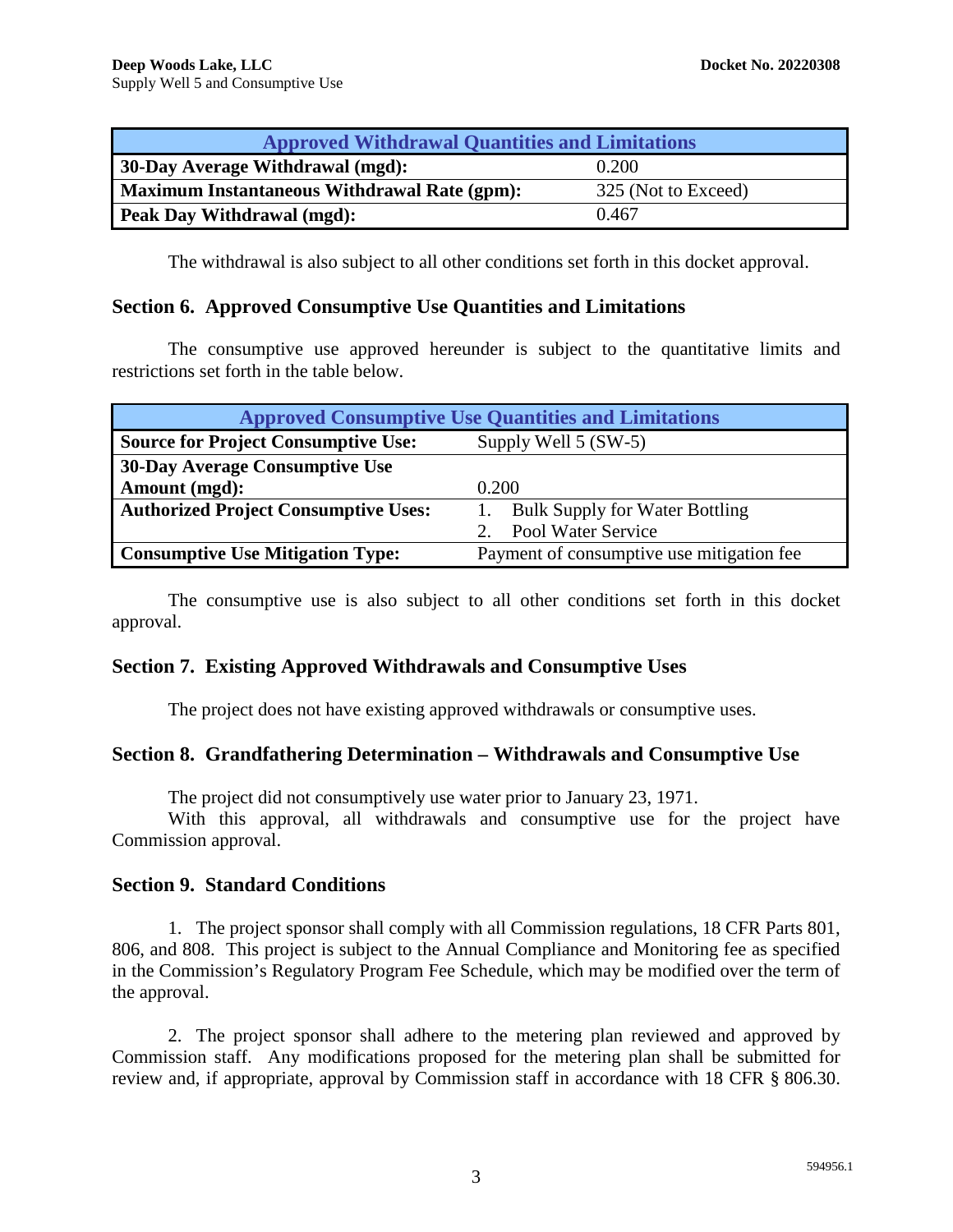Modifications shall not be made until the project sponsor receives written approval of the amended plan.

3. Prior to any withdrawal from the source listed in Section 3 or consumptive use from the source listed in Section 6, the project sponsor shall install and maintain metering in accordance with 18 CFR § 806.30. The project sponsor shall notify the Commission, in writing, and submit photographs of the meter when it has been installed, provide the serial number of the meter, and certify the accuracy of the measuring device to within five (5) percent of actual flow. Withdrawals or consumptive use shall not commence until Commission staff has approved the implementation of the approved metering plan and notified the project sponsor of such approval.

4. The project sponsor shall maintain the totalizing meter and other flow and volume measuring devices, accurate to within five (5) percent, so as to provide an accurate record of withdrawals and consumptive use, and certify to the Commission once every five (5) years, or as otherwise requested, the accuracy of all measuring devices and methods to within five (5) percent of actual flow.

5. The project sponsor shall keep daily records of the project's withdrawal, consumptive use, and groundwater elevations for the source listed in Section 3, and shall report the data to the Commission quarterly, and as otherwise required, in the form and manner as prescribed by Commission staff. Quarterly monitoring reports shall be submitted online and are due within thirty (30) days after the close of the preceding quarter. Any alternative measuring, monitoring, or accounting procedure, and any modifications proposed for the groundwater elevation monitoring plan, shall be submitted for review and approval by Commission staff in accordance with 18 CFR § 806.30. Modifications shall not be made until the project sponsor receives written approval of the amended plan. All data collected and submitted as required under this approval shall be maintained by the project sponsor for the duration of the approval and all subsequent renewals.

6. The project's consumptive use is subject to mitigation requirements, as per 18 CFR § 806.22(b). To satisfy the Commission's current mitigation requirements for consumptive use, the project sponsor shall make quarterly payments to the Commission at the rate specified in the effective Regulatory Program Fee Schedule, as modified from time to time by the Commission. Payments shall be made quarterly and shall be calculated by applying this rate to the total amount of water consumptively used by the project during the preceding calendar quarter. Quarterly payments are due and payable within thirty (30) days after the close of the preceding quarter. The rate of payment, after appropriate notice to consumptive users of water using this method of compliance, is subject to change at the Commission's discretion.

7. The project sponsor or any other person representing the project sponsor shall allow authorized employees or agents of the Commission, without advance notice, at any reasonable time and upon presentation of appropriate credentials, and without delay, to have access to and to inspect all areas where the project is being constructed, operated, or maintained, or otherwise exercise all investigative powers authorized under 18 CFR § 808.12.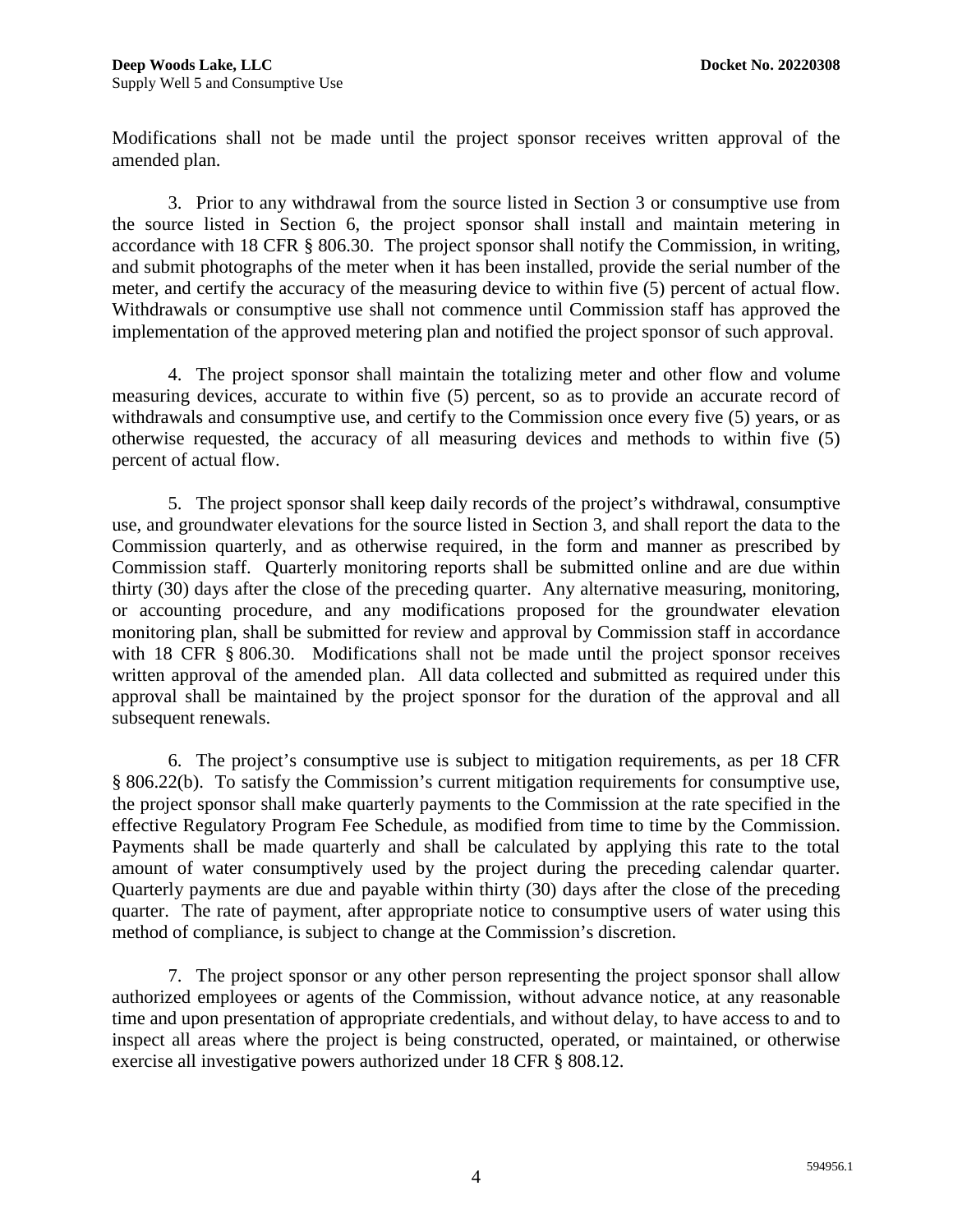8. In accordance with 18 CFR § 806.30(b)(2), the project sponsor shall report violations of any withdrawal limits and any conditions of this approval within five (5) days of such violation or report loss of measuring or recording capabilities required under 18 CFR  $§ 806.30(a)(1)$  within five (5) days after any such loss.

9. In accordance with 18 CFR § 806.6, if ownership of the project changes or if the project sponsor undergoes a name change, the project sponsor shall submit application for transfer or reissuance of all approvals to the Commission within ninety (90) days of the change in ownership or project sponsor name change.

10. The project sponsor shall comply with the water conservation requirements specified in 18 CFR § 806.25.

11. This approval is conditioned on the project sponsor maintaining legal access to the withdrawal location for the duration of the approval.

12. The project sponsor shall register with the appropriate agency all groundwater sources described herein, as may be required by regulations of the member jurisdiction.

13. If the project sponsor fails to comply with the provisions of the Susquehanna River Basin Compact or any rule, regulation, or order of the Commission, or any term or condition of this docket, the project sponsor is subject to enforcement actions pursuant to 18 CFR Part 808.

14. Commission approval shall not be construed to exempt the project sponsor from obtaining and maintaining all necessary permits and/or approvals required for the project from other federal, state, or local government agencies having jurisdiction over the project. All such permits and/or approvals shall be obtained prior to the withdrawal of water. The Commission may modify, suspend, or revoke this approval if the project sponsor fails to obtain or maintain such permits and/or approvals.

15. The Commission may at any time reopen any project approval or issue such additional orders, as may be necessary, to mitigate or avoid adverse impacts or otherwise to protect public health, safety, welfare, or the environment, pursuant to 18 CFR § 806.32.

16. Commission approval confers no property rights upon the project sponsor. The securing of all rights necessary and incident to the project sponsor's development and operation of the project shall be the sole and exclusive responsibility of the project sponsor, and this approval shall be subject thereto.

17. This project is approved for inclusion in the Commission's Comprehensive Plan for the Water Resources of the Susquehanna River Basin.

18. The project sponsor is required to apply for and obtain approval prior to any increase in withdrawal or consumptive use that would exceed the amounts listed herein or to add a source used for consumptive use that is not listed in Sections 3 or 6.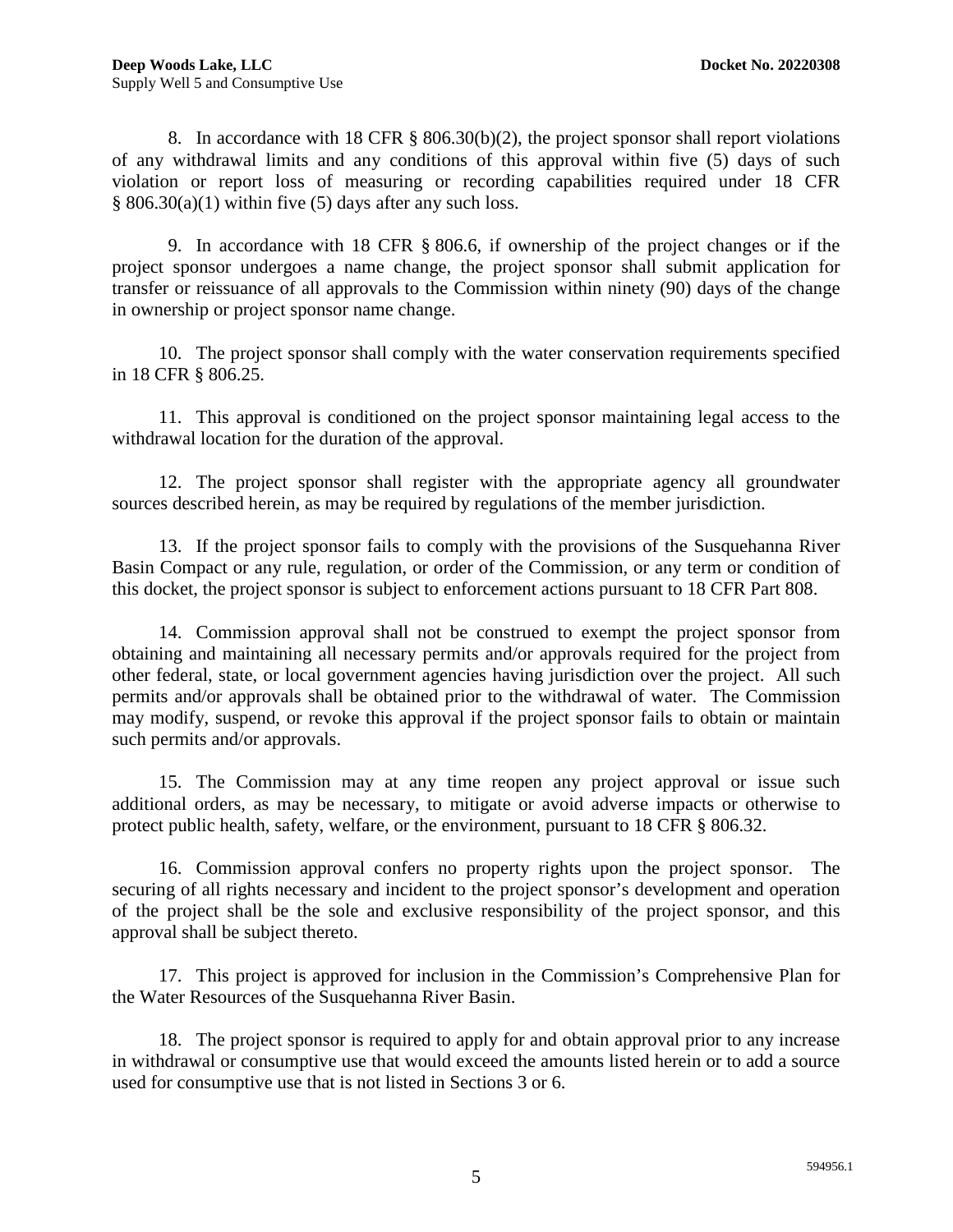19. If the Commission determines that the operation of the project's groundwater withdrawal adversely affects any existing groundwater or surface water withdrawal, the project sponsor shall be required to provide, at its expense, an alternate water supply or other mitigating measure.

# **Section 10. Special Conditions**

20. The project sponsor shall adhere to the groundwater elevation monitoring plan reviewed and approved by Commission staff for the source listed in Section 3. Prior to any withdrawal from the source listed in Section 3, the project sponsor shall install and maintain water level monitoring equipment in accordance with 18 CFR § 806.30. The project sponsor shall notify the Commission, in writing, and submit make, model, serial numbers, and photographs of the water level monitoring equipment when it has been installed and certify the accuracy of the measuring devices. Withdrawals shall not commence until Commission staff has approved the implementation of the approved groundwater elevation monitoring plan and notified the project sponsor of such approval. The project sponsor shall maintain and monitor the accuracy of the measuring devices in accordance with the manufacturer's specifications.

21. To verify that significant adverse impacts to nearby wetlands will not occur, the project sponsor shall complete wetland monitoring and evaluation as follows:

- a. Baseline Wetland Delineation Report The project sponsor shall complete a baseline wetland delineation within the growing season for the wetland(s) south of SW-5 to identify baseline conditions. The wetland delineation report shall depict and document the extent of the wetland(s), identify vegetation present, describe the wetland hydrology, and characterize the current form and function of the wetland(s). The wetland delineation shall be completed in the growing season no earlier than April 23, 2022, and the report shall be submitted by July 15, 2022.
- b. Wetland Monitoring Plan Using the results of the wetland delineation, the project sponsor shall submit a wetland monitoring plan to the Commission for staff's review and approval. The wetland monitoring plan may be submitted with the wetland delineation report but shall be submitted no later than August 31, 2022. The Plan should include:
	- 1) Methodology and location(s) for monitoring Spring 7.
	- 2) Methodology for monitoring other locations, if needed, based on the results and interpretation of the wetland delineation.
	- 3) Methodology and schedule for monitoring wetland hydrology and vegetation during operation of the project.
	- 4) Methodology to complete annual evaluations identifying potential changes and causes in wetland conditions, including extent of the wetland, vegetation, hydrology, and form and function.
	- 5) Schedule for installing and initiating hydrologic monitoring and completing annual wetland delineations. Annual delineations shall be completed within the growing season (April 23 – October 9), and should be completed within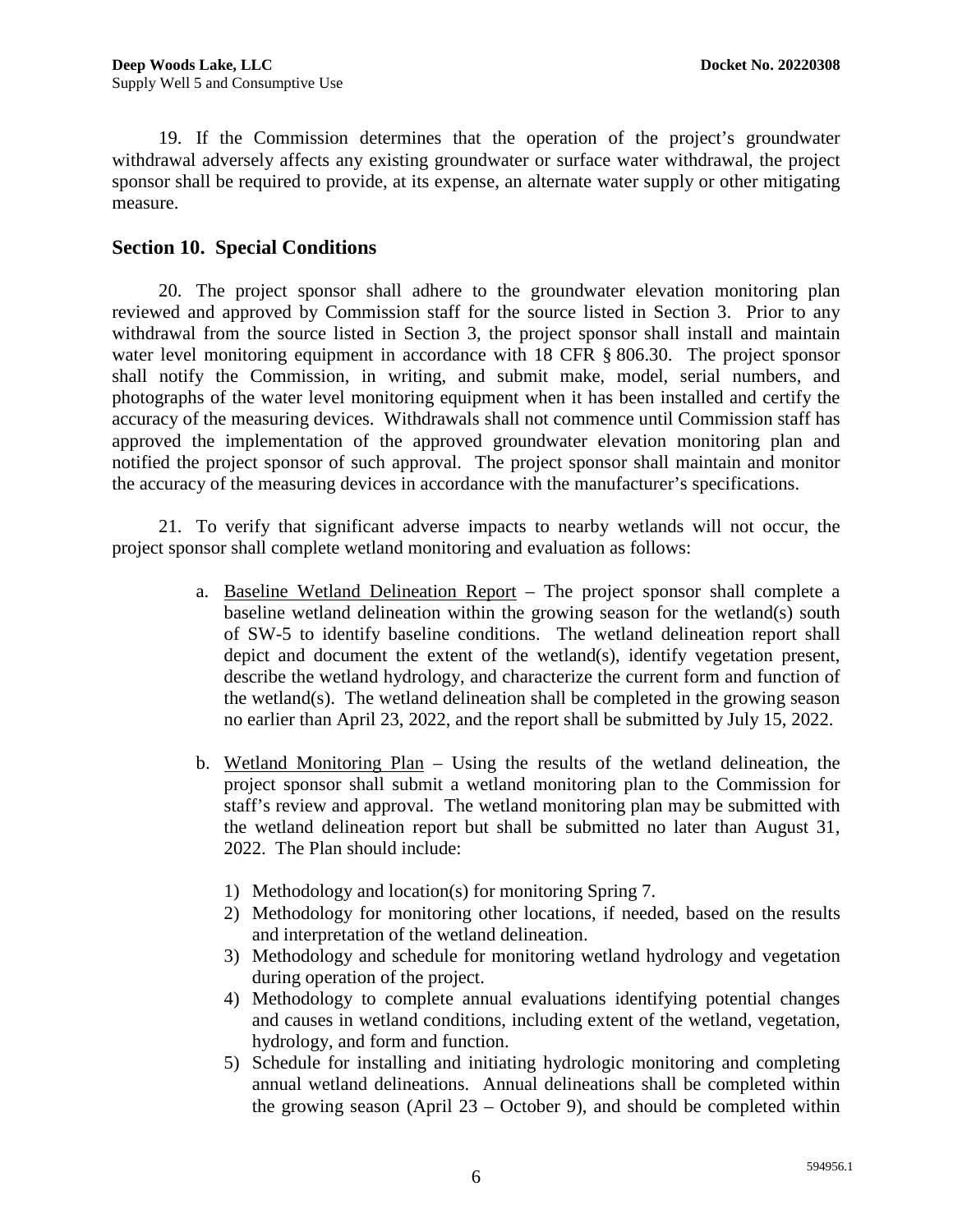the same period of the growing season as the baseline wetland delineation to facilitate comparison of wetland conditions.

The wetland monitoring plan shall be implemented within sixty (60) days from plan approval and at least thirty (30) days prior to initiation of withdrawals from SW-5.

Monitoring shall be completed for the duration of the approval unless staff determines that the project has operated at or near the approved rate during dry or drought periods, and the monitoring data confirms that adverse impacts will not occur. Written notification will be provided to the project sponsor in the event that staff determines that wetlands monitoring can cease.

c. Annual Wetland Evaluation Report – The project shall submit interpretive reports annually documenting the monitoring completed since the last annual report was prepared and all of the monitoring completed to date, the results of annual wetland delineations, evaluation of wetland(s) hydrology monitoring and determination if withdrawal from SW-5 is causing significant adverse impacts to the wetland(s). Annual wetland evaluation reports shall be submitted by December 15 of each year for the duration of the approval, unless Commission staff determines that monitoring is no longer needed. Written notification will be provided to the project sponsor in the event that staff determines that annual reporting can cease.

22. Within ninety (90) days of this approval, the project sponsor shall submit for review and, if appropriate, approval by Commission staff a public water supply well monitoring plan to verify that significant adverse impacts to the nearby public water supply system wells will not occur. The plan shall identify methodology to obtain water level and withdrawal data from the nearby public water supply wells to assess potential interference caused by SW-5. The project sponsor shall submit an interpretive report to the Commission annually by April 30 that provides water level and withdrawal data for the nearby public water supply wells and SW-5 and an interference evaluation. This special condition shall be effective for the duration of the approval unless staff determines that sufficient data has been collected and evaluated to confirm that significant adverse impacts to the nearby public water supply system will not occur. The first monitoring report will be due by April 30, 2023.

23. If the nearby public water supplier indicates to the project sponsor or to Commission staff that a significant adverse impact may be occurring, the project sponsor shall obtain water level and withdrawal data for the potentially impacted wells, evaluate if pumping SW-5 may be causing adverse impacts, and report its findings to the Commission within three (3) days of notification. The project sponsor shall immediately notify Commission staff about reports of potential impacts to the public water supplier.

24. Prior to supplying water for any use not authorized pursuant to Sections 2 or 6 of this approval, the project sponsor shall first submit a request for minor modification under 18 CFR § 806.18(c)(4) for such new use to the Executive Director. The project sponsor shall not supply